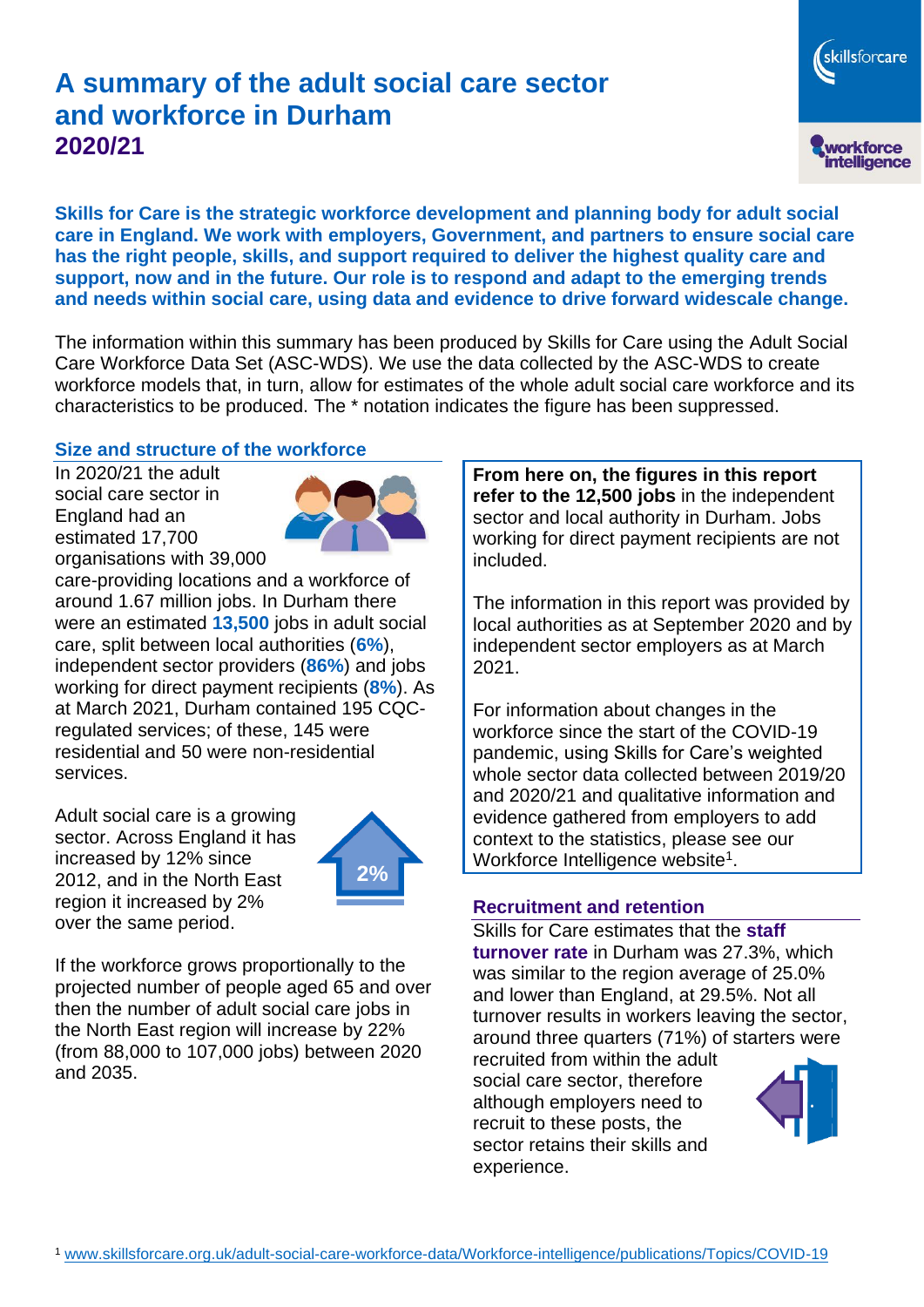Adult social care has an experienced 'core' of workers. Workers in Durham had on average **9.6 years of experience in the sector** and 83% of the workforce had been working in the sector for at least three years.

Using both workforce intelligence evidence and our links with employers and stakeholders across England, we know that recruitment and retention is one of the largest issues faced by employers. We have many resources and tools available to help, for example the 'Values-based recruitment and retention toolkit'<sup>2</sup> and 'Seeing potential: widen your talent pool'. <sup>3</sup> For more information please visit: [www.skillsforcare.org.uk/recruitment-retention](http://www.skillsforcare.org.uk/recruitment-retention)

#### **Employment information**

We estimate Durham had **12,500** adult social care jobs employed in the local authority and independent sectors. These included 700 managerial roles, 700 regulated professionals, 9,300 direct care (including 7,800 care workers), and 1,900 other-non-care proving roles.

The average number of **sickness days** taken in the last year in Durham was 11.0, (10.2 in North East and 9.5 across England). With an estimated directly employed workforce of 12,000, this would mean employers in Durham lost approximately **132,000 days to sickness in 2020/21**. In England levels of staff sickness have nearly doubled over the course of the pandemic between 2019/20 and 2020/21, in total around 6 million extra days were lost to sickness than in the year before.

Around one quarter (23%) of the workforce in Durham were on zero-hours contracts. Over half (57%) of the workforce usually worked full-time hours and 43% were part-time.

## **Chart 1. Proportion of workers on zero hours contracts by area**

**England** North East Durham



## **Workforce demographics**

The majority (87%) of the workforce in Durham were female, and the average age was 44 years old. Workers aged 24 and



under made up 9% of the workforce and workers aged over 55 represented 29%. Given this age profile approximately 3,600 people will be reaching retirement age in the next 10 years.

Nationality varied by region, in England 83% of the workforce identified as British, while in the North East region this was 96%. An estimated 98% of the workforce in Durham identified as British, 1% identified as of an EU nationality and 1% a non-EU nationality, therefore there was a similar reliance on EU and non-EU workers.

## **Pay**



Table 1 shows the full-time equivalent annual or hourly pay rate of selected job roles in Durham (area), North East (region) and England. All figures

represent the independent sector as at March 2021, except social workers which represent the local authority sector as at September 2020. At the time of analysis, the National Living Wage was £8.72.

#### **Table 1. Average pay rate of selected job roles by area**

|                                 | England | Region  | Area    |
|---------------------------------|---------|---------|---------|
| Full-time equivalent annual pay |         |         |         |
| Social Worker <sup>t</sup>      | £37,100 | £35,000 | £34,400 |
| Registered nurse                | £33,600 | £32,400 | 31900   |
| Hourly pay                      |         |         |         |
| National Living<br>Wage         | £8.72   | £8.72   | £8.72   |
| Senior care worker              | £10.00  | £9.79   | £9.65   |
| Care worker                     | £9.29   | £9.05   | £9.12   |
| Support and<br>outreach         | £9.53   | £9.36   | £9.39   |

†Local authority social workers only.

Please note that pay varies by sector, with local authority pay generally being higher than independent sector pay.

[www.skillsforcare.org.uk/vba](http://www.skillsforcare.org.uk/vba)